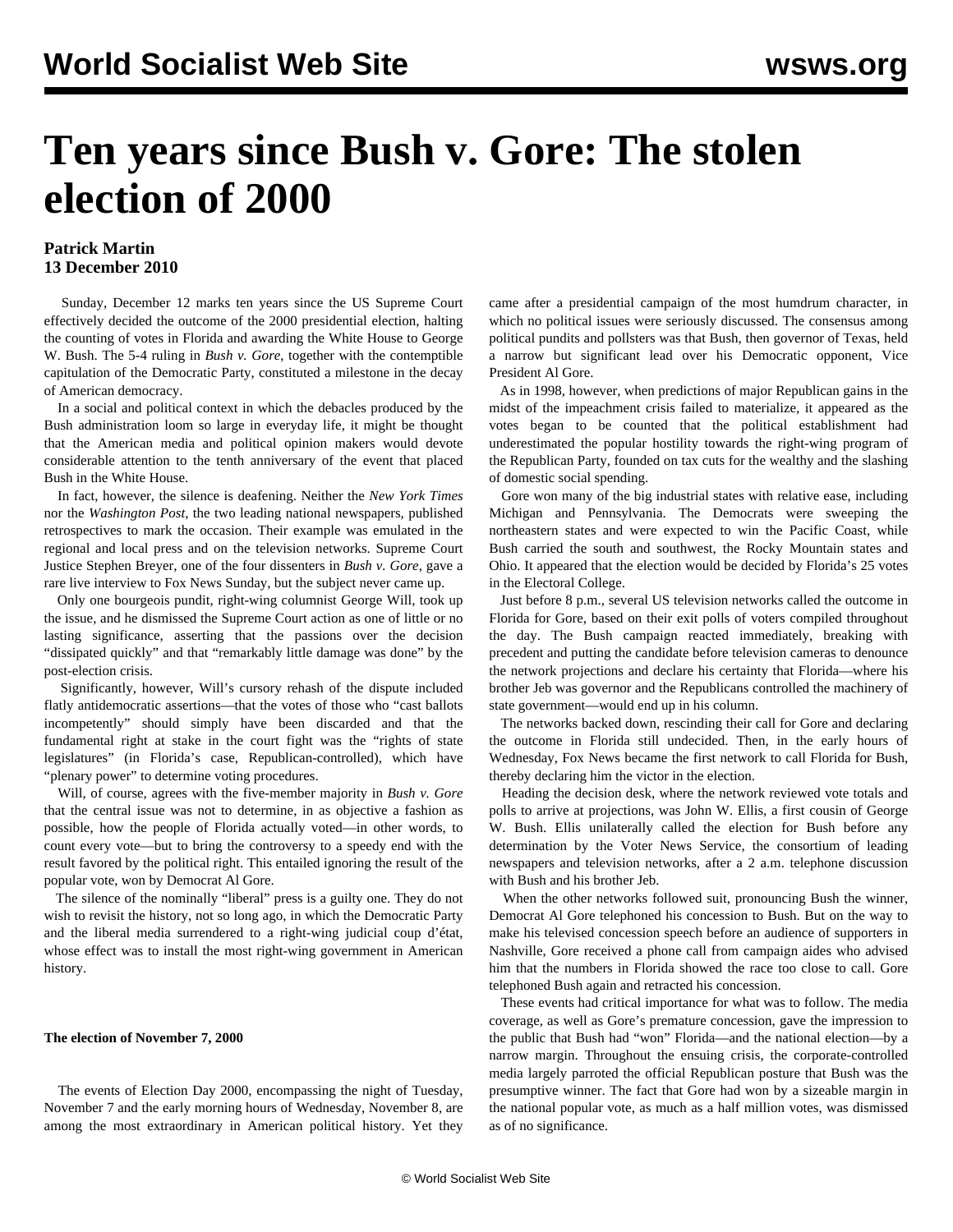#### **The struggle in Florida**

 Gore retracted his concession phone call to Bush because of reports flowing in to his campaign about numerous and widespread irregularities in the Florida voting, including measures to suppress the Democratic vote by arbitrarily barring black voters. It emerged that in a single county, Palm Beach, some 19,000 votes cast for president were invalidated because the voters, confused by the layout of the ballot paper, had chosen more than one candidate. Thousands more in Palm Beach, in heavily Jewish precincts, had inadvertently cast ballots for the ultra-right independent candidate Patrick Buchanan.

 In Miami-Dade, there were numerous reports of ballots being distributed in Haitian immigrant precincts that were pre-punched for Bush. In Duval County, which includes the city of Jacksonville, nearly half the "spoiled" ballots came in four of the county's 14 districts—those which were largely black and had gone heavily for Gore. In some black precincts the rate of supposed spoilage rose to 31 percent.

 The first recount of voting machines, required by Florida law, cut Bush's supposed margin from 1,725 to 327 votes, but there were tens of thousands of ballots still uncounted, concentrated in four major metropolitan counties—Miami-Dade, Broward, Volusia and Palm Beach—where there was a substantial Democratic majority. Local officials began hand recounts in each of these areas.

 The Republican-controlled state government stepped in to block this vote counting. Florida Secretary of State Katherine Harris, co-chairman of the Bush campaign in Florida and a Bush elector, first ordered the counting stopped. When reversed in court, she said she would not extend the November 14 deadline for reporting final totals, even though her own actions, in initially halting the count, made it impossible for three of the four counties to finish their recounts in time.

 This arrogant opposition to demands that all votes be counted typified the stand of the Bush camp from the beginning. It was combined with misinformation and lies. The chief of the Bush recount team, former secretary of state James Baker, declared that machine counts were more reliable than hand counts, although hand counts are accepted as the highest standard in most states, and Bush had signed a Texas state law to that effect.

 Bush spokesmen continually declared that the votes in Florida had been counted multiple times, each time showing the Republican the winner, although there were tens of thousands of ballots that were never counted at any time. The purpose of such lies was to cover up the basic fact that a Bush election victory required the suppression of votes cast in Florida.

 The response of the Democratic Party and the Gore campaign to this procedural coup d'état was belated and halfhearted. The Gore campaign went to court against Harris's decision, but sought a recount only in the four large metropolitan counties rather than statewide. In contrast to the ferocious partisanship and aggressiveness of the Bush campaign, Gore put his Florida recount effort under the direction of former secretary of state Warren Christopher, a corporate lawyer who was hostile to a court fight and rejected making any appeal to the democratic sentiments of the American population.

#### **The issue of the right to vote**

On Friday, November 17 the issue came to a head when a local judge in

Tallahassee, Florida ordered a halt to all vote recounts, only to be overturned hours later by the Florida state Supreme Court, which barred Harris from declaring Bush the winner of the state's electoral votes and reinstated the vote counting in Miami-Dade, Broward and Palm Beach counties, although for a limited period.

 Four days later, the court issued a decision compelling state officials to accept and certify the hand recounts, based on the right of Florida citizens to vote and to have their votes counted. Citing the Florida state constitution, the seven justices wrote, "The right of suffrage is the preeminent right contained in the Declaration of Rights, for without this basic freedom all others would be diminished."

 The purpose of election laws was not to arbitrarily exclude voters who failed some technical requirement, but to "facilitate and safeguard the right of each voter to express his or her will in the context of our representative democracy."

 The Bush campaign responded with a vitriolic denunciation of the court, a legal appeal to the US Supreme Court, and frenzied efforts to counter the state court's decision by any means necessary, including violence.

 There were calls for the Republican-controlled state legislature to intervene with legislation that would award Florida's 25 electoral votes to Bush, regardless of the will of the voters. Florida state legislators began preparations for such action, using as a pretext the December 12 deadline for states to submit the list of electors to Washington. In the US capital, leaders of the Republican-controlled Congress suggested they would refuse to accept Democratic electors from Florida when the electoral votes were officially tabulated in January.

 The Bush campaign also made an open appeal to the military to intervene. They claimed that the Gore campaign and the Florida Democratic Party were seeking to exclude absentee ballots cast by military personnel overseas. Bush spokesman Marc Racicot declared, "I am very sorry to say but the vice president's lawyers have gone to war, in my judgment, against the men and women who serve in our armed forces."

 The day after the court ruling, a mob of Bush supporters besieged the Miami-Dade County board of canvassers, grabbing a Democratic lawyer and threatening to assault those involved in manually recounting the ballots. A few hours later the Democratic-controlled board announced it was abandoning its recount, effectively disenfranchising hundreds of Gore supporters whose votes were not registered in the original machine tally.

 The result of the recounts in Palm Beach and Broward cut Bush's statewide lead to only 537 votes. It was more than likely that if Miami-Dade, the state's largest county, and heavily Democratic, had conducted a similar recount, the tiny Bush lead would have been erased. As it was, the capitulation of the Democrats in Miami-Dade enabled Katherine Harris to certify Bush as the winner of the state's electoral votes on November 26.

#### **The Supreme Court steps in**

 A federal appeals court, with a top-heavy majority of Republican appointees, refused to take jurisdiction over the Florida recount, as demanded by the Bush campaign, citing the right of the Florida state Supreme Court to interpret and make final rulings on state law. The Bush campaign appealed to the US Supreme Court, which scheduled a hearing on Friday, December 1.

 The three most right-wing justices, Chief Justice William Rehnquist, Justice Antonin Scalia and Justice Clarence Thomas, took the lead in the hearing, suggesting that the Florida state Supreme Court, by elevating the right to vote as the highest principle, was violating Article II of the US Constitution, which delegates to state legislatures the decision on how to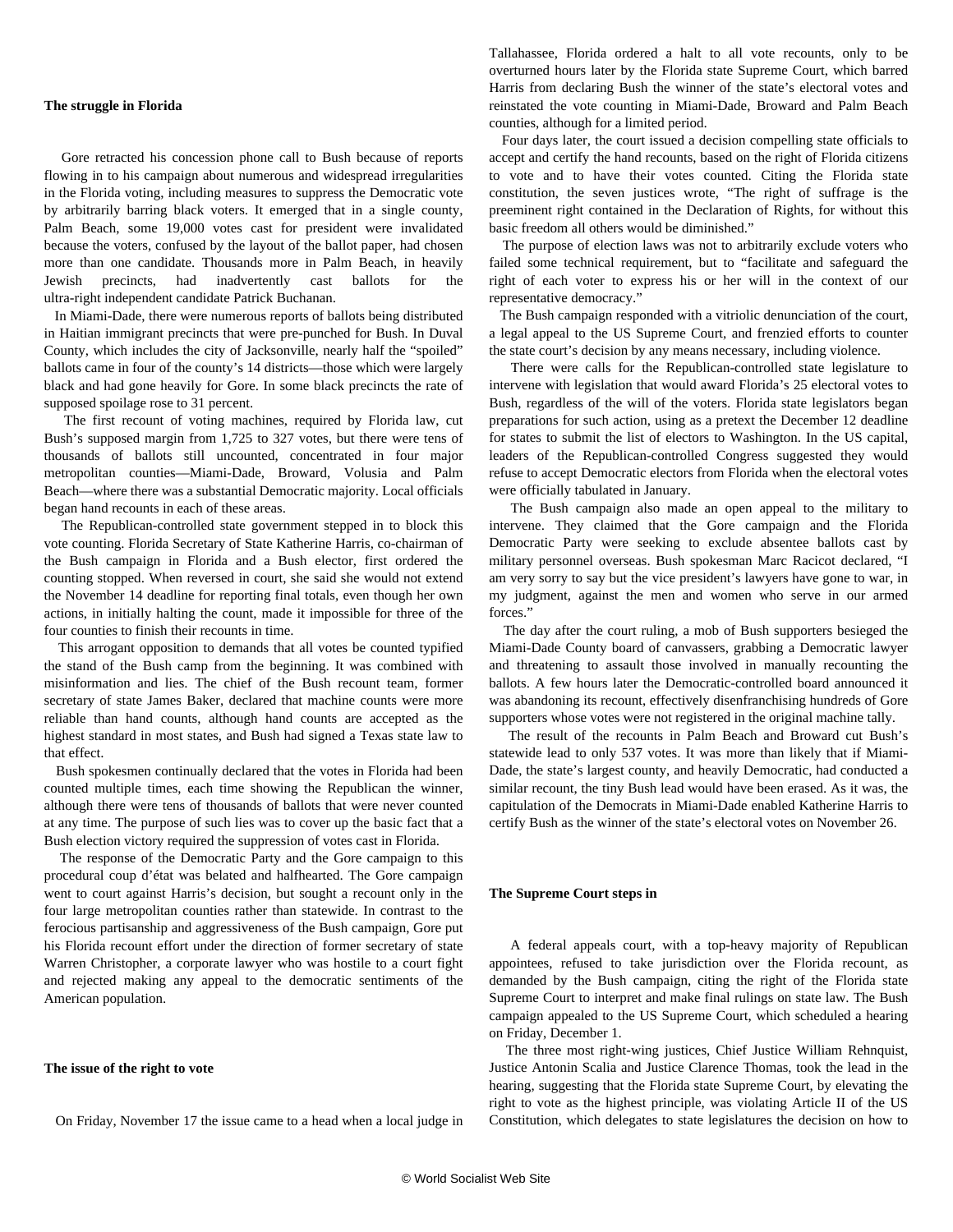choose electors. There was no constitutional right to vote for president, Scalia said.

 Neither the four members of the moderate-to-liberal faction, nor Gore's lawyer Laurence Tribe made any direct attack on this authoritarian argument. The best Tribe could manage was to sputter, "The disenfranchising of the people, which is what this is all about—disenfranchising people isn't very nice."

 On Monday, December 4 the US Supreme Court issued a unanimous ruling remanding the case back to the Florida Supreme Court, with instructions that the Florida justices clarify the grounds on which they had overruled the Republican state authorities. The opinion of the unanimous ruling included the Article II argument made by Rehnquist, Scalia and Thomas.

 The Florida Supreme Court revisited the arguments made by the Bush and Gore campaigns, as well as lower court rulings against the recounts in various counties. On Friday, December 8 it ordered a recount of all "undervotes" (ballots where punch card readers failed to detect the vote) in all Florida counties, so that in all cases where the voter's intention could be determined by evidence, the vote would be counted.

 The majority affirmed basic principles of popular sovereignty: "This essential principle, that the outcome of elections be determined by the will of the voters, forms the foundation of the election code enacted by the Florida Legislature and has been consistently applied by this Court in solving election disputes," the majority wrote. "We are dealing with the essence of the structure of our democratic society."

 The Bush campaign immediately appealed this decision to the US Supreme Court, and a day later, as election officials throughout Florida were beginning the recount, the Supreme Court issued an emergency order to stop. The 5-4 ruling found that "irreparable harm" would be done to the petitioner, George W. Bush—i.e., he would be deprived of the presidency by a valid count of the votes.

 While the four-member liberal minority argued that the federal courts had traditionally deferred to state courts in the interpretation of state constitutions and state election laws, the five-member majority discarded their usual posture of support for "states' rights" when it came into conflict with the interests of the Republican Party and its ultra-right backers.

 Three days later, the same 5-4 majority handed down its final ruling, declaring, in a perfect Catch-22, that the delay in the recount—caused by its own order—had made it impossible to complete a recount in time to meet the December 12 deadline for certifying electors. Accordingly, the decision of the Republican-controlled state government, awarding the electors to Bush, was upheld.

 Because the three ultra-right members could not obtain agreement from two other conservatives, Sandra Day O'Connor and Anthony Kennedy, to base the decision on Scalia's Article II claim that the American people have no constitutional right to vote for president, the court majority found an entirely new legal argument to support its predetermined outcome: putting Bush in the White House.

 They ruled that the Florida Supreme Court's decision that election officials in the 64 counties should set the standards for determining voter intent was a violation of the Fourteenth Amendment's requirement of "equal protection of the law." With unparalleled cynicism, Rehnquist, Scalia and Thomas, invariably hostile to "equal protection" arguments when made by plaintiffs who were black, Hispanic, female, poor or otherwise politically disadvantaged, embraced the argument on behalf of the millionaire son of a former president.

 Justice John Paul Stevens, in his dissent for the minority, wrote: "Although we may never know with complete certainty the identity of the winner of this year's presidential election, the identity of the loser is perfectly clear. It is the nation's confidence in the judge as an impartial guardian of the rule of law."

#### **The capitulation of the Democrats**

 The submission of the Gore campaign to the transparently biased and antidemocratic Supreme Court majority was evident at the hearing held on December 11, the day before the final ruling was issued. Gore's lead attorney, David Boies, made no mention of the frontal assault on democratic rights embodied in the position of Scalia and sought to appeal to the two "swing" justices, O'Connor and Kennedy, with legalistic quibbling.

 Public spokesmen for the Gore campaign and the Democratic Party repeatedly declared their full confidence in the impartiality and fairness of the high court and their determination to abide by whatever result was handed down. When the ruling was issued, Gore went on national television to publicly declare his capitulation and embrace the presidency of George W. Bush as legitimate.

 This capitulation was foreshadowed by the entire conduct of the Gore campaign, even before the Florida crisis. Gore selected as his running mate Senator Joseph Lieberman, perhaps the most right-wing Senate Democrat, largely because of his early public denunciation of President Bill Clinton during the Monica Lewinsky sex scandal.

 Throughout the Florida crisis, Lieberman acted as a virtual Republican asset, opposing any serious campaign against the efforts to suppress vote counting and hijack the election, and making public statements that frequently echoed the arguments from the Bush camp.

 Gore himself, however, set the tone, initially restricting the recount to four counties, opposing efforts to mount a public political campaign that would mobilize working-class supporters in favor of an exclusive focus on the courts. At one point, when the question arose of absentee ballots cast improperly by overseas military personnel, Gore insisted on dropping the issue, declaring that he could not become president over the opposition of the military.

#### **The record of the WSWS**

 The *World Socialist Web Site* recognized immediately the fundamental issues of democratic rights at stake in the 2000 election crisis. As socialists, opposed on principle to both big business parties, we did not give political support to Gore or the Democratic Party. But we intransigently opposed the effort of the Bush campaign and the ultra-right to steal the election, and we warned that the success of this effort would have devastating implications for the American people.

 In the very first statement published by the WSWS after Election Day 2000, we wrote: "The crisis of the 2000 elections reflects the growth of social contradictions to such a point of intensity that they can no longer be adjudicated within the existing political and constitutional framework… Most fundamental is the enormous growth of social inequality, which has reached proportions not seen in the US since the 1920s. The division of America between a fabulously rich upper crust and the vast majority of the population is, in the end, incompatible with democratic forms of rule."

 Only a few days before the Supreme Court ruling, in an address to a public meeting in Sydney, Australia, WSWS International Editorial Board Chairman David North said: "What the decision of this court will reveal is how far the American ruling class is prepared to go in breaking with traditional bourgeois-democratic and constitutional norms. Is it prepared to sanction ballot fraud and the suppression of votes? Is it prepared to